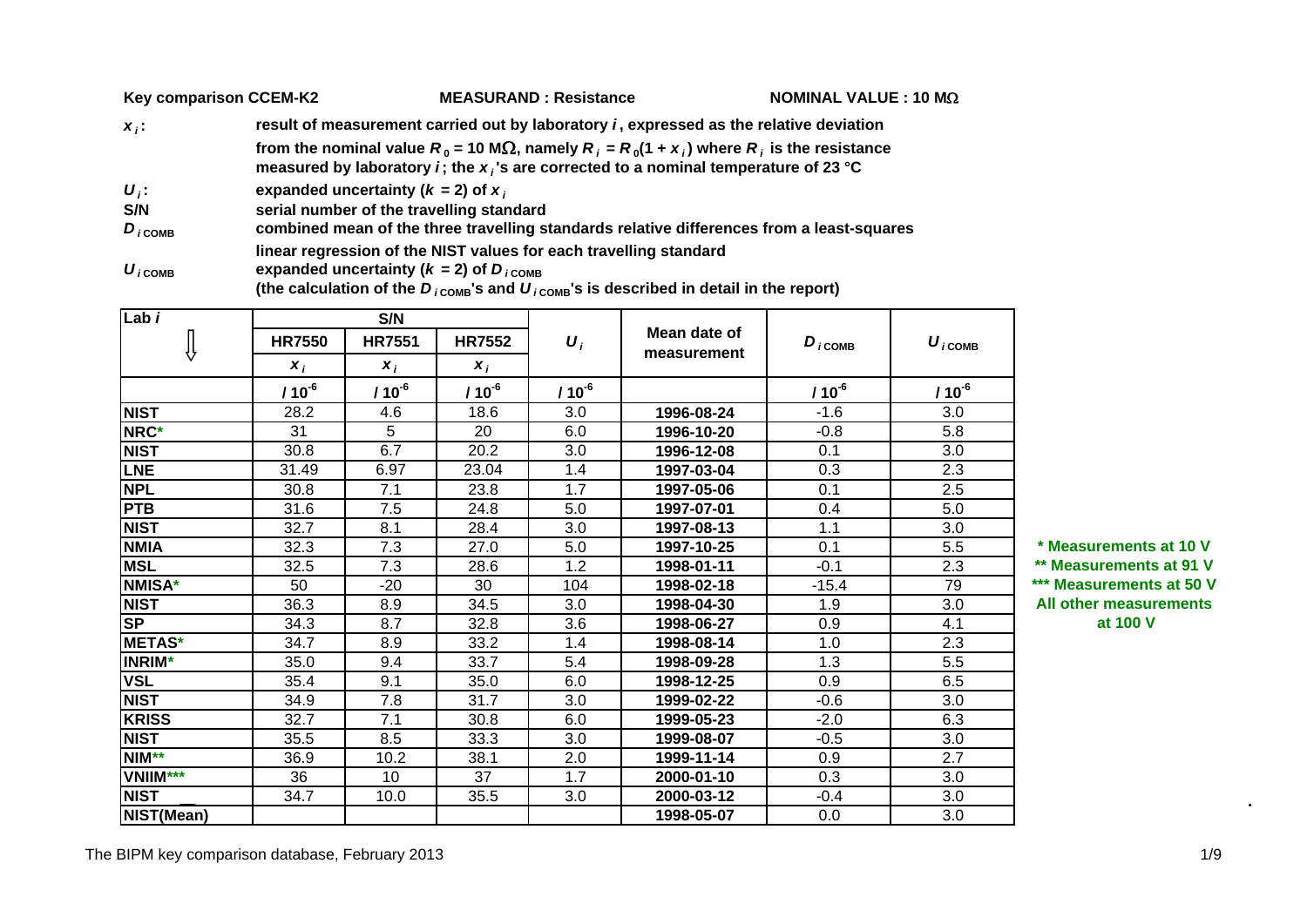**Key comparison EUROMET.EM-K2**

**MEASURAND : ResistanceNOMINAL VALUE :**  $\qquad \qquad$  10 M $\Omega$ 

**Individual measurements and uncertainties reported by laboratories participant in EUROMET.EM-K2 are given in the annexes of the EUROMET.EM-K2 Final Report.**

**LNE (France) did not measure at nominal value 10 M.**

**Measurements were carried out between August 2005 and April 2007.**

**Key comparison EURAMET.EM-K2.1**

**MEASURAND : Resistance NOMINAL VALUE :10 M**

**Individual measurements and uncertainties reported by laboratories participant in EURAMET.EM-K2.1 are given in the annexes of the EURAMET.EM-K2.1 Final Report.**

**Measurements were carried out between March 2010 and February 2011.**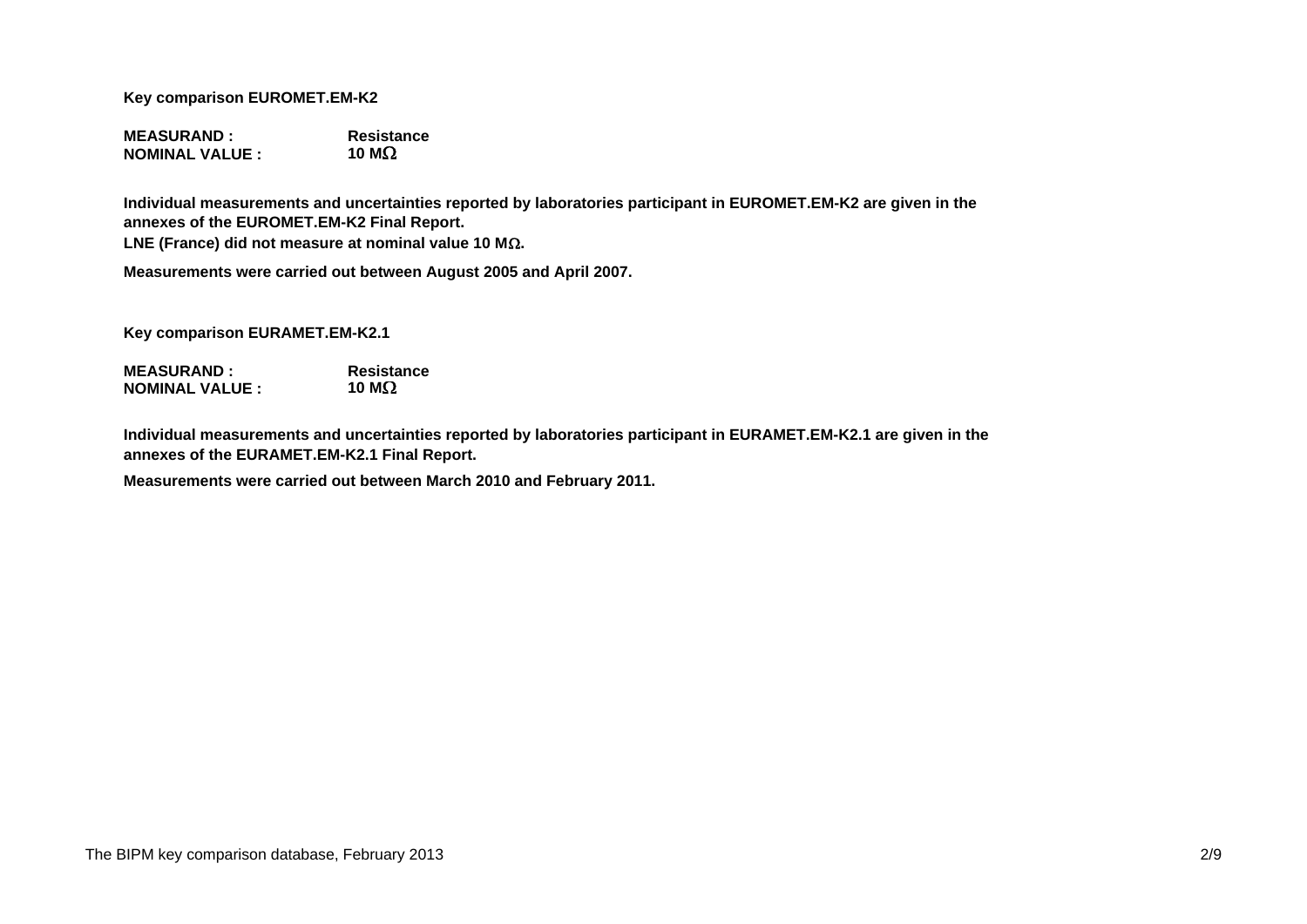# **Key comparisons CCEM-K2, EUROMET.EM-K2 and EURAMET.EM-K2.1**

**MEASURAND : ResistanceNOMINAL VALUE : 10 M**

**Key comparison CCEM-K2**

The key comparison reference value is obtained from the weighted average of the  $D_{i\rm{\,}}$ 's, and is  $x_{\rm{R}}$  = 0.346 x 10<sup>-6</sup>. The expanded uncertainty ( $k = 2$ ) of  $x_R$  is:  $U_R = 0.859$  x 10<sup>-6</sup>.

**The degree of equivalence of each laboratory with respect to the key comparison reference value is given by a pair of terms:**  $D_i$  =  $D_{i \text{COMP}}$  -  $X_R$  and its expanded uncertainty ( $k = 2$ ),  $U_i = (U_{i \text{COMP}}^2 - U_R^2)^{1/2}$ .

**The degree of equivalence between two laboratories is given by a pair of terms:**  *D ij* **<sup>=</sup>** *D i* **-**  *D <sup>j</sup>* **and its** expanded uncertainty (*k =* 2),  $\bm{U}_{ij}$  which calculation is described in detail in the CCEM-K2 Final Report.

### **Key comparison EUROMET.EM-K2**

**The procedure for analysing the results of EUROMET.EM-K2 is explained in Section 6.4 on page 17 of the EUROMET.EM-K2 Final Report. A EUROMET.EM-K2 reference value and its uncertainty are first computed using results obtained in this key comparison. Degrees of equivalence of each participating laboratory with respect to the EUROMET.EM-K2 reference value, as well as pair-wise degrees of equivalence, are then computed.**

### **Linking EUROMET.EM-K2 to CCEM-K2**

**The linkage of EUROMET.EM-K2 results to those of CCEM-K2 is ensured by the common participation of METAS, PTB, VSL, NPL and VNIIM in both comparisons. The detailed calculation of the linkage is explained in Section 6.6 on page 31 of the Final Report.**

**Linking EURAMET.EM-K2.1 to CCEM-K2**

**The results of EURAMET.EM-K2.1 are first linked to the EUROMET.EM-K2 reference value through the results of METAS, and then linked to the CCEM-K2 key comparison reference value as done for the EUROMET.EM-K2 results (see Sections 6.3 and 6.4 of the EURAMET.EM-K2.1 Final Report).**

**This makes it possible to extend the CCEM-K2 degrees of equivalence to those laboratories which participated in key comparisons EUROMET.EM-K2 and EURAMET.EM-K2.1 only. No pair-wise degrees of equivalence involving EURAMET.EM-K2.1 have been computed.**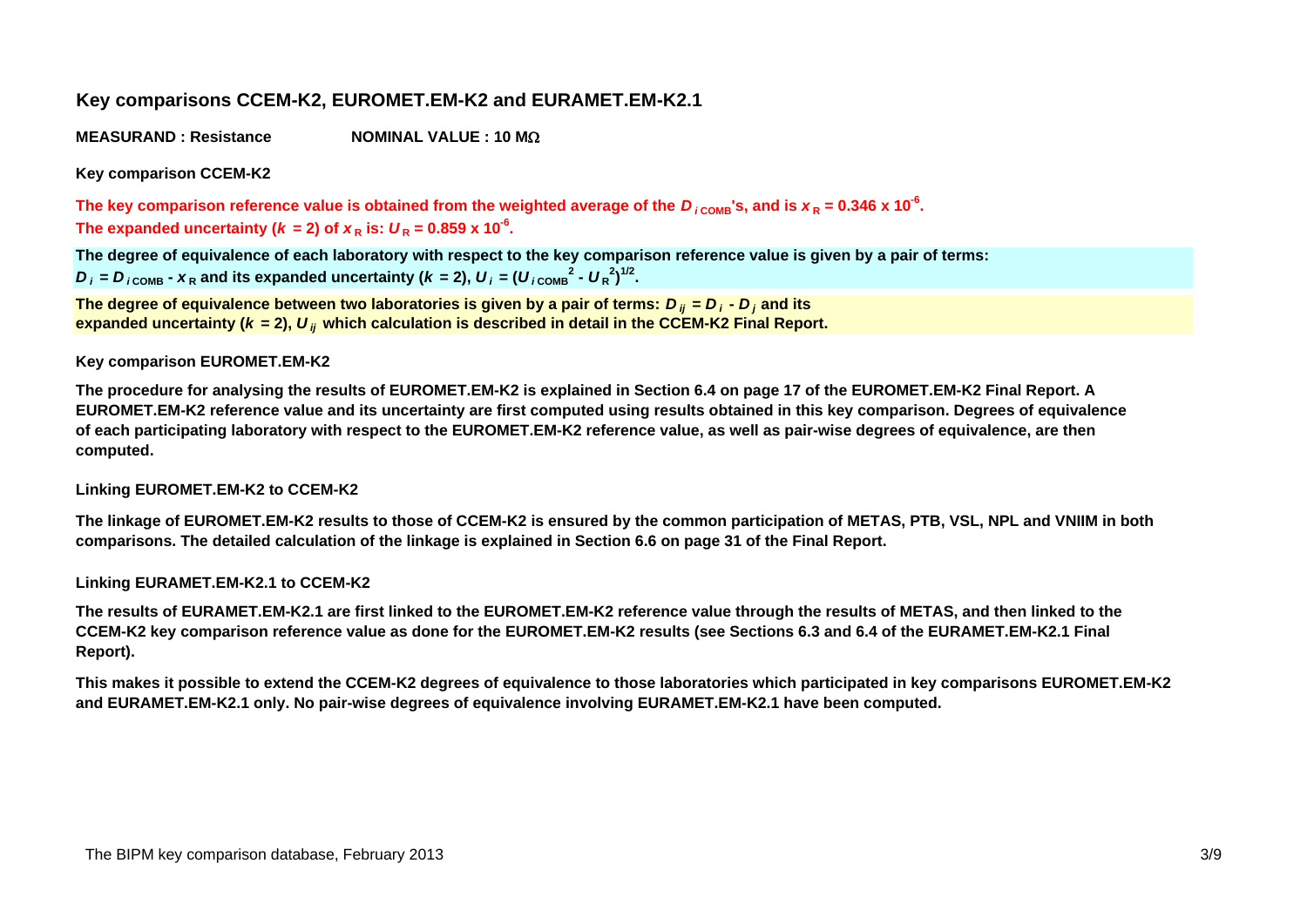# **Key comparisons CCEM-K2, EUROMET.EM-K2 and EURAMET.EM-K2.1**

**MEASURAND : ResistanceNOMINAL VALUE : 10 M**

**Degrees of equivalence relative to the CCEM key comparison reference value**

**Lab** *i*

| ₩            | $D_i$<br>$110^{-6}$ | $\boldsymbol{U}_i$<br>$/ 10^{-6}$ |                 |
|--------------|---------------------|-----------------------------------|-----------------|
| <b>NIST</b>  | $-0.3$              | 2.9                               |                 |
| <b>NRC</b>   | $-1.2$              | 5.7                               |                 |
| LNE          | 0.0                 | 2.1                               |                 |
| <b>NPL</b>   | $-0.3$              | 2.3                               | <b>MIRS/SIQ</b> |
| <b>PTB</b>   | 0.0                 | 5.0                               | <b>SMU</b>      |
| <b>NMIA</b>  | $-0.3$              | 5.4                               | <b>VMT/PFI</b>  |
| <b>MSL</b>   | $-0.4$              | 2.1                               | <b>MIKES</b>    |
| <b>NMISA</b> | -16                 | 79                                | <b>MKEH</b>     |
| <b>SP</b>    | 0.6                 | 4.0                               | <b>CMI</b>      |
| <b>METAS</b> | 0.7                 | 2.1                               | <b>INM(RO)</b>  |
| <b>INRIM</b> | 0.9                 | 5.5                               | NML(IE)         |
| <b>VSL</b>   | 0.6                 | 6.4                               | <b>JV</b>       |
| <b>KRISS</b> | $-2.3$              | 6.3                               | <b>IPQ</b>      |
| <b>NIM</b>   | 0.6                 | 2.5                               | <b>LATMB</b>    |
| <b>VNIIM</b> | $-0.1$              | 2.8                               | <b>SMD</b>      |
|              |                     |                                   | <b>I IMC</b>    |

|                                            | 5.7 |                    |         |      |
|--------------------------------------------|-----|--------------------|---------|------|
| $\frac{.2}{0}$                             | 2.1 |                    |         |      |
| $\frac{3}{10}$ $\frac{1}{4}$ $\frac{4}{6}$ | 2.3 | <b>MIRS/SIQ</b>    | 1.8     | 2.2  |
|                                            | 5.0 | <b>SMU</b>         | 7.4     | 8.7  |
|                                            | 5.4 | <b>VMT/PFI</b>     | $-0.3$  | 2.0  |
|                                            | 2.1 | <b>MIKES</b>       | $-0.5$  | 2.4  |
|                                            | 79  | <b>MKEH</b>        | 0.7     | 3.7  |
| $\overline{\mathbf{6}}$                    | 4.0 | <b>CMI</b>         | 0.1     | 7.2  |
| $\frac{7}{9}$                              | 2.1 | <b>INM(RO)</b>     | 9.1     | 6.9  |
|                                            | 5.5 | NML(IE)            | 0.3     | 14.8 |
|                                            | 6.4 | <b>JV</b>          | 1.3     | 2.3  |
| $\frac{6}{6}$                              | 6.3 | <b>IPQ</b>         | $-19.2$ | 21.6 |
|                                            | 2.5 | <b>LATMB</b>       | $-3.1$  | 6.7  |
| $\overline{1}$                             | 2.8 | <b>SMD</b>         | 4.2     | 3.0  |
|                                            |     | <b>UME</b>         | 1.4     | 7.4  |
|                                            |     | <b>EIM</b>         | $-6.6$  | 13.7 |
|                                            |     | <b>BEV</b>         | $-0.1$  | 3.5  |
|                                            |     | <b>CEM</b>         | 2.9     | 2.0  |
|                                            |     | <b>GUM</b>         | 3.2     | 2.6  |
|                                            |     | <b>HMI/FER-PEL</b> | 5.0     | 2.8  |
|                                            |     | <b>BIM</b>         | 3.0     | 4.8  |
|                                            |     | <b>NIS</b>         | $-37.5$ | 98.4 |
|                                            |     |                    |         |      |

 **-19.2** 21.6 **In black: participants in CCEM-K2 In blue: participants in EUROMET.EM-K2 only 4.2** 3.0 **In green: participants in EURAMET.EM-K2.1 only**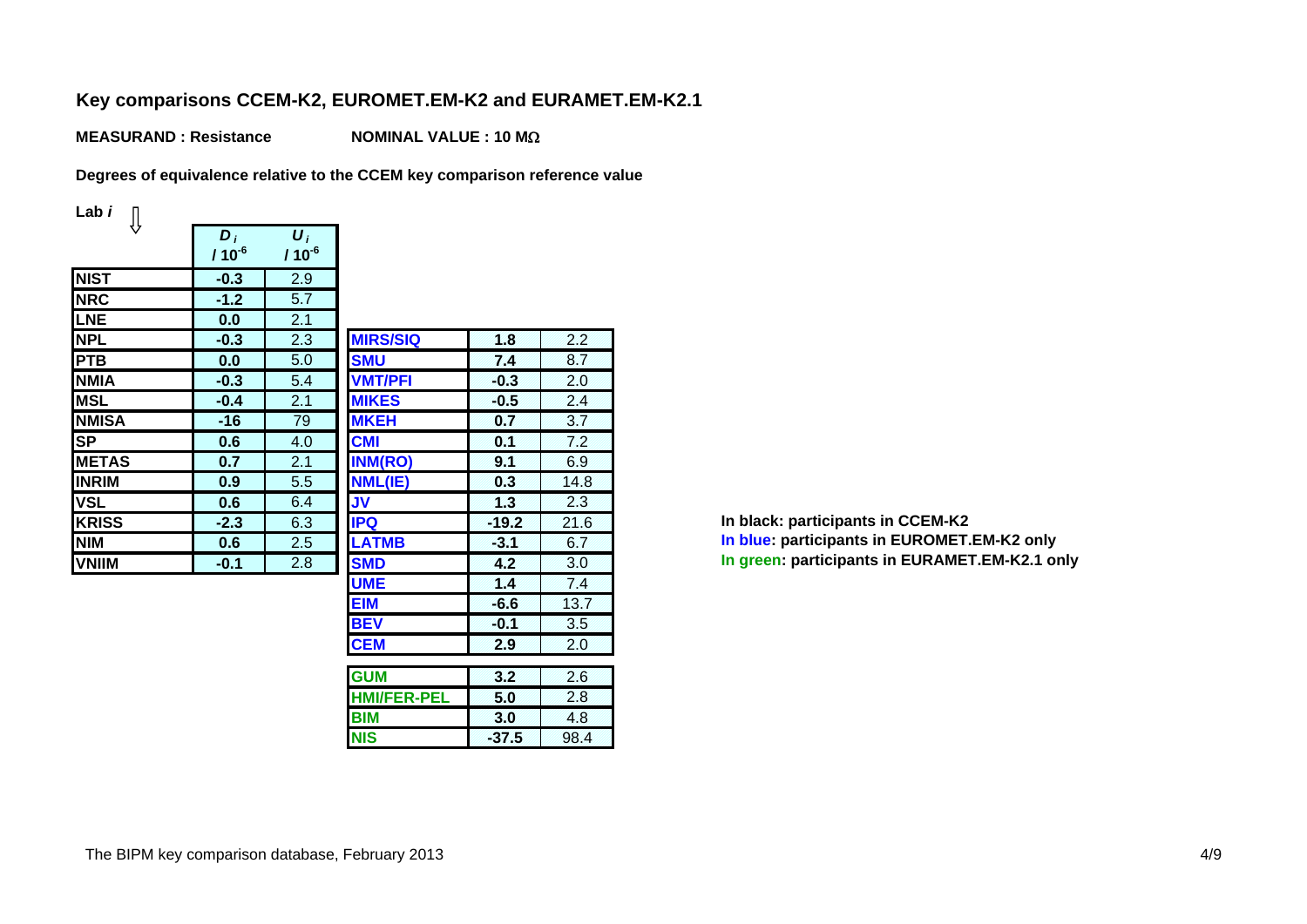

**Red diamonds: participants in CCEM-K2 Blue circles: participants in EUROMET.EM-K2 Green triangles: participants in EURAMET.EM-K2.1 only**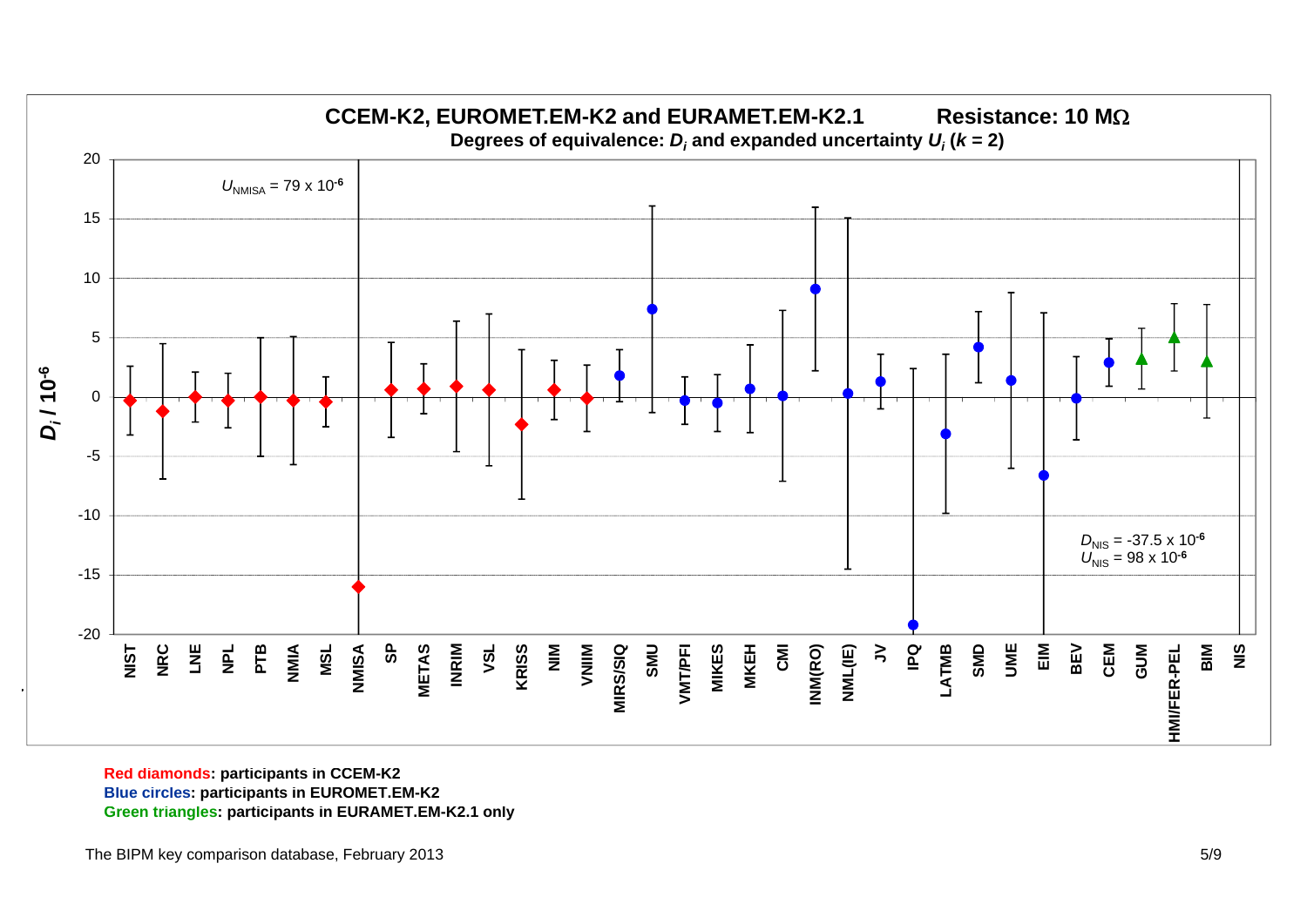### **MEASURAND : Resistance NOMINAL VALUE : 10 M**

Lab $j \implies$ 

### **Matrix of equivalence**

| ν<br>J | 0 |  |  |
|--------|---|--|--|
|        |   |  |  |

| Lab <i>i</i>    |            |                    | <b>NIST</b> |           | <b>NRC</b> |                       | <b>LNE</b> |            | <b>NPL</b> |            |            | <b>PTB</b> |            | <b>NMIA</b>           | MSL        |                       | <b>NMISA</b> |            | SP       |            |
|-----------------|------------|--------------------|-------------|-----------|------------|-----------------------|------------|------------|------------|------------|------------|------------|------------|-----------------------|------------|-----------------------|--------------|------------|----------|------------|
|                 | $D_i$      | $\boldsymbol{U}_i$ | $D_{ii}$    | $U_{ii}$  | $D_{ij}$   | $\boldsymbol{U}_{ii}$ | $D_{ii}$   | $U_{ii}$   | $D_{ii}$   | $U_{ii}$   | $D_{ii}$   | $U_{ij}$   | $D_{ii}$   | $\boldsymbol{U}_{ij}$ | $D_{ii}$   | $\boldsymbol{U}_{ii}$ | $D_{ii}$     | $U_{ij}$   | $D_{ii}$ | $U_{ii}$   |
|                 | $110^{-6}$ | $110^{-6}$         | / 10 $^6$   | $110^{6}$ | $110^{6}$  | $110^{-6}$            | $110^{6}$  | $110^{-6}$ | $110^{6}$  | $110^{-6}$ | $110^{-6}$ | $/10^{-6}$ | $110^{-7}$ | $110-6$               | $110^{-6}$ | 110                   | $110^{6}$    | $110^{-6}$ | / 10     | $110^{-6}$ |
| <b>NIST</b>     | $-0.3$     | 2.9                |             |           | 0.8        | 6.5                   | $-0.3$     | 3.8        | $-0.1$     | 3.9        | $-0.4$     | 5.9        | $-0.1$     | 6.3                   | 0.1        | 3.8                   | 15           | 79         | $-0.9$   | 5.1        |
| <b>NRC</b>      | $-1.2$     | 5.7                | $-0.8$      | 6.5       |            |                       | $-1.2$     | 6.0        | $-0.9$     | 6.1        | $-1.2$     | 7.5        | $-0.9$     | 7.8                   | $-0.8$     | 6.0                   | 15           | 79         | $-1.8$   | 6.9        |
| <b>LNE</b>      | 0.0        | 2.1                | 0.3         | 3.8       | 1.2        | 6.0                   |            |            | 0.3        | 3.1        | 0.0        | 5.4        | 0.3        | 5.8                   | 0.4        | 2.9                   | 16           | 79         | $-0.6$   | 4.5        |
| <b>NPL</b>      | $-0.3$     | 2.3                | 0.1         | 3.9       | 0.9        | 6.1                   | $-0.3$     | 3.1        |            |            | $-0.3$     | 5.5        | 0.0        | 5.9                   | 0.1        | 3.1                   | 15           | 79         | $-0.9$   | 4.6        |
| <b>PTB</b>      | 0.0        | 5.0                | 0.4         | 5.9       | 1.2        | 7.5                   | 0.0        | 5.4        | 0.3        | 5.5        |            |            | 0.3        | 7.3                   | 0.4        | 5.4                   | 16           | 79         | $-0.6$   | 6.4        |
| <b>NMIA</b>     | $-0.3$     | 5.4                | 0.1         | 6.3       | 0.9        | 7.8                   | $-0.3$     | 5.8        | 0.0        | 5.9        | $-0.3$     | 7.3        |            |                       | 0.1        | 5.8                   | 15           | 79         | $-0.9$   | 6.7        |
| <b>MSL</b>      | $-0.4$     | 2.1                | $-0.1$      | 3.8       | 0.8        | 6.0                   | $-0.4$     | 2.9        | $-0.1$     | 3.1        | $-0.4$     | 5.4        | $-0.1$     | 5.8                   |            |                       | 15           | 79         | $-1.0$   | 4.5        |
| <b>NMISA</b>    | $-16$      | 79                 | $-15$       | 79        | $-15$      | 79                    | $-16$      | 79         | $-15$      | 79         | $-16$      | 79         | $-15$      | 79                    | $-15$      | 79                    |              |            | $-16$    | 79         |
| <b>SP</b>       | 0.6        | 4.0                | 0.9         | 5.1       | 1.8        | 6.9                   | 0.6        | 4.5        | 0.9        | 4.6        | 0.6        | 6.4        | 0.9        | 6.7                   | 1.0        | 4.5                   | 16           | 79         |          |            |
| <b>METAS</b>    | 0.7        | 2.1                | 1.0         | 3.8       | 1.9        | 6.0                   | 0.7        | 2.9        | 1.0        | 3.1        | 0.6        | 5.4        | 0.9        | 5.8                   | 1.1        | 3.1                   | 16           | 79         | 0.1      | 4.6        |
| <b>INRIM</b>    | 0.9        | 5.5                | 1.3         | 6.3       | 2.1        | 7.8                   | 1.0        | 5.8        | 1.2        | 5.9        | 0.9        | 7.4        | 1.2        | 7.7                   | 1.4        | 5.9                   | 17           | 79         | 0.4      | 6.8        |
| <b>VSL</b>      | 0.6        | 6.4                | 0.9         | 7.2       | 1.8        | 8.5                   | 0.6        | 6.7        | 0.9        | 6.8        | 0.5        | 8.1        | 0.8        | 8.4                   | 1.0        | 6.8                   | 16           | 79         | 0.0      | 7.6        |
| <b>KRISS</b>    | $-2.3$     | 6.3                | $-2.0$      | 7.0       | $-1.2$     | 8.3                   | $-2.3$     | 6.5        | $-2.1$     | 6.6        | $-2.4$     | 7.9        | $-2.1$     | 8.3                   | $-1.9$     | 6.6                   | 13           | 79         | $-2.9$   | 7.4        |
| <b>NIM</b>      | 0.6        | 2.5                | 0.9         | 4.0       | 1.8        | 5.9                   | 0.6        | 2.8        | 0.9        | 3.1        | 0.6        | 5.4        | 0.9        | 5.8                   | 1.0        | 3.1                   | 16           | 79         | 0.0      | 4.6        |
| <b>VNIIM</b>    | $-0.1$     | 2.8                | 0.3         | 4.2       | 1.1        | 6.0                   | 0.0        | 3.1        | 0.2        | 3.3        | $-0.1$     | 5.5        | 0.2        | 6.0                   | 0.4        | 3.3                   | 16           | 79         | $-0.6$   | 4.8        |
| <b>MIRS/SIQ</b> | 1.8        | 2.2                | 2.1         | 3.6       | 3.0        | 6.1                   | 1.8        | 3.0        | 2.1        | 2.9        | 1.8        | 5.0        | 2.1        | 5.8                   | 2.2        | 3.0                   | 18           | 79         | 1.2      | 4.5        |
| <b>SMU</b>      | 7.4        | 8.7                | 7.7         | 9.2       | 8.6        | 10.4                  | 7.4        | 9.0        | 7.7        | 8.9        | 7.4        | 9.8        | 7.7        | 10.3                  | 7.8        | 9.0                   | 23           | 80         | 6.8      | 9.6        |
| <b>VMT/PFI</b>  | $-0.3$     | 2.0                | 0.0         | 3.5       | 0.9        | 6.0                   | $-0.3$     | 2.9        | 0.0        | 2.8        | $-0.3$     | 4.9        | 0.0        | 5.7                   | 0.1        | 2.9                   | 16           | 79         | $-0.9$   | 4.5        |
| <b>MIKES</b>    | $-0.5$     | 2.4                | $-0.2$      | 3.8       | 0.7        | 6.2                   | $-0.5$     | 3.2        | $-0.2$     | 3.1        | $-0.5$     | 5.1        | $-0.2$     | 5.9                   | $-0.1$     | 3.2                   | 16           | 79         | -14      | 4.7        |
| <b>MKEH</b>     | 0.7        | 3.7                | 1.0         | 4.7       | 1.9        | 6.8                   | 0.7        | 4.2        | 1.0        | 4.1        | 0.7        | 5.8        | 1.0        | 6.5                   | 11         | 4.2                   | 17           | 79         | 0.1      | 5.4        |
| <b>CMI</b>      | 0.1        | 7.2                | 0.4         | 7.8       | 1.3        | 9.2                   | 0.1        | 7.5        | 0.4        | 7.5        | 0.1        | 8.5        | 0.4        | 9.0                   | 0.5        | 7.5                   | 16           | 79         | $-0.5$   | 8.2        |
| INM(RO)         | 9.1        | 6.9                | 9.4         | 7.5       | 10.3       | 9.0                   | 9.1        | 7.2        | 9.4        | 7.2        | 9.1        | 8.2        | 9.4        | 8.8                   | 9.5        | 7.2                   | 25           | 79         | 8.5      | 8.0        |
| NML(IE)         | 0.3        | 14.8               | 0.6         | 15.1      | 1.5        | 15.9                  | 0.3        | 15.0       | 0.6        | 15.0       | 0.3        | 15.5       | 0.6        | 15.8                  | 0.7        | 15.0                  | 16           | 80         | $-0.3$   | 15.4       |
| JV              | 1.3        | 2.3                | 1.6         | 3.7       | 2.5        | 6.2                   | 1.3        | 3.1        | 1.6        | 3.0        | 1.3        | 5.0        | 1.6        | 5.9                   | 1.7        | 3.1                   | 17           | 79         | 0.7      | 4.6        |
| <b>IPQ</b>      | $-19.2$    | 21.6               | $-18.9$     | 21.8      | $-18.0$    | 22.4                  | $-19.2$    | 21.7       | $-18.9$    | 21.7       | $-19.2$    | 22.1       | $-18.9$    | 22.3                  | $-18.8$    | 21.7                  | $-3$         | 82         | $-19.8$  | 22.0       |
| <b>LATMB</b>    | $-3.1$     | 6.7                | $-2.8$      | 7.3       | $-1.9$     | 8.8                   | $-3.1$     | 7.0        | $-2.8$     | 6.9        | $-3.1$     | 8.0        | $-2.8$     | 8.6                   | $-2.7$     | 7.0                   | 13           | 79         | $-3.7$   | 7.8        |
| <b>SMD</b>      | 4.2        | 3.0                | 4.5         | 4.2       | 5.4        | 6.4                   | 4.2        | 3.6        | 4.5        | 3.5        | 4.2        | 5.4        | 4.5        | 6.2                   | 4.6        | 3.6                   | 20           | 79         | 3.6      | 5.0        |
| <b>UME</b>      | 1.4        | 7.4                | 17          | 7.9       | 2.6        | 9.3                   | 1.4        | 7.7        | 1.7        | 7.6        | 1.4        | 8.6        | 1.7        | 9.1                   | 1.8        | 7.7                   | 17           | 79         | 0.8      | 8.4        |
| <b>EIM</b>      | $-6.6$     | 13.7               | $-6.3$      | 14.0      | $-5.4$     | 14.8                  | $-6.6$     | 13.8       | $-6.3$     | 13.8       | $-6.6$     | 14.4       | $-6.3$     | 14.7                  | $-6.2$     | 13.8                  | 9            | 80         | $-7.2$   | 14.2       |
| <b>BEV</b>      | $-0.1$     | 3.5                | 0.2         | 4.5       | 14         | 6.7                   | $-0.1$     | 4.1        | 0.2        | 4.0        | $-0.1$     | 5.7        | 0.2        | 6.4                   | 0.3        | 4.1                   | 16           | 79         | $-0.7$   | 5.3        |
| <b>CEM</b>      | 2.9        | 2.0                | 3.2         | 3.5       | 4.1        | 6.0                   | 2.9        | 2.9        | 3.2        | 2.8        | 2.9        | 4.9        | 3.2        | 5.7                   | 3.3        | 2.9                   | 19           | 79         | 2.3      | 4.5        |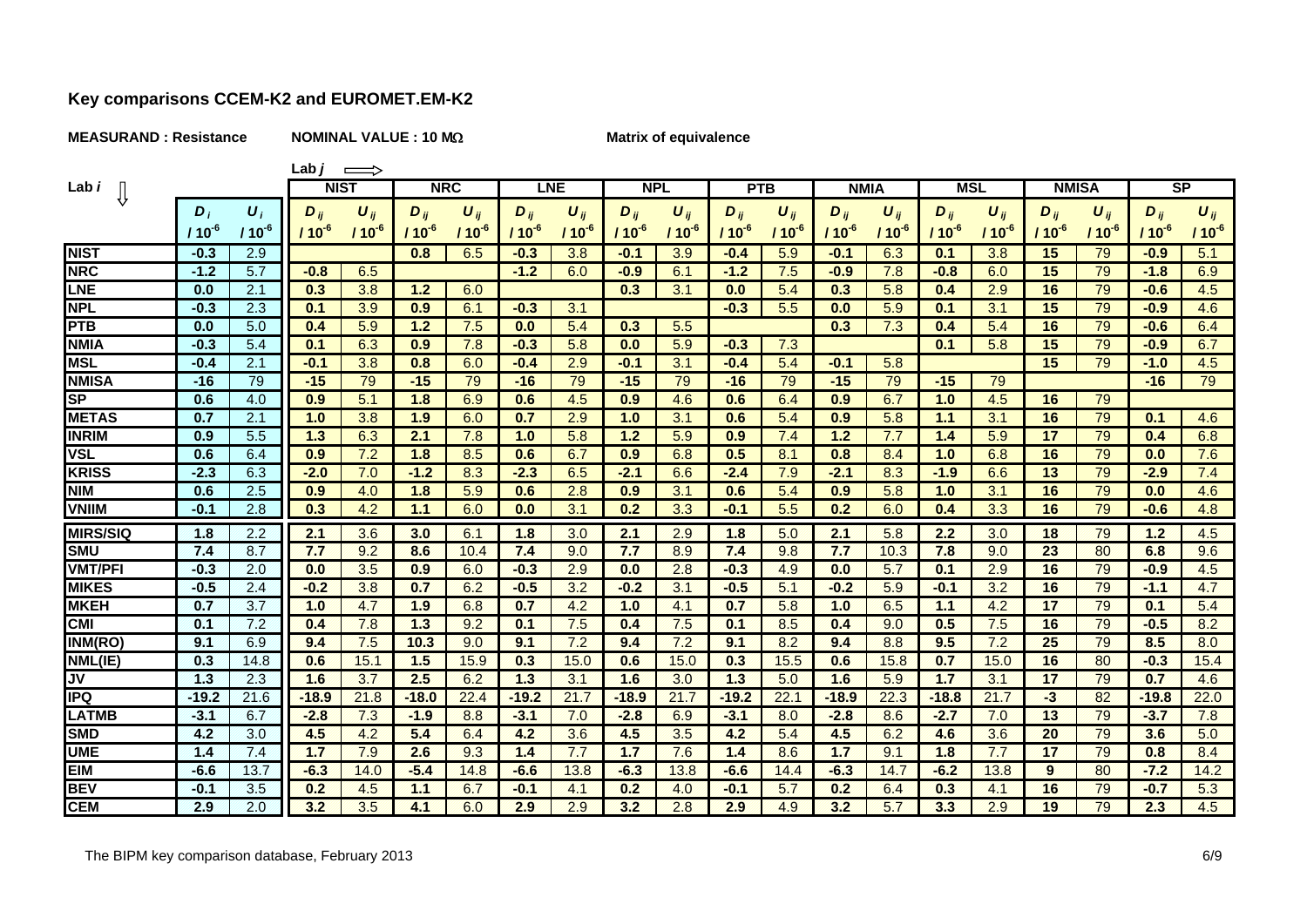#### **MEASURAND : Resistance NOMINAL VALUE : 10 M**

Lab $j \implies$ 

### **Matrix of equivalence (Continued)**

| an |
|----|
|----|

| Lab <i>i</i>                   |                  |                    | <b>METAS</b> |            | <b>INRIM</b> |                       | <b>VSL</b>          |          |            | <b>KRISS</b> | <b>NIM</b> |                       |            | <b>VNIIM</b> | <b>MIRS/SIQ</b> |                       | <b>SMU</b> |           |           | <b>VMT/PFI</b> |
|--------------------------------|------------------|--------------------|--------------|------------|--------------|-----------------------|---------------------|----------|------------|--------------|------------|-----------------------|------------|--------------|-----------------|-----------------------|------------|-----------|-----------|----------------|
|                                | $\boldsymbol{D}$ | $\boldsymbol{U}_i$ | $D_{ij}$     | $U_{ii}$   | $D_{ii}$     | $\boldsymbol{U}_{ij}$ | $D_{ii}$            | $U_{ii}$ | $D_{ii}$   | $U_{ij}$     | $D_{ii}$   | $\boldsymbol{U}_{ij}$ | $D_{ii}$   | $U_{ii}$     | $D_{ii}$        | $\boldsymbol{U}_{ii}$ | $D_{ii}$   | $U_{ij}$  | $D_{ii}$  | $U_{ij}$       |
|                                | $110^{-6}$       | $110^{-6}$         | $110^{-6}$   | $110^{-6}$ | $110^{6}$    | $110^{-6}$            | / 10 $^{\text{-}6}$ | 110      | $110^{-6}$ | $110^{-6}$   | $110^{6}$  | $110^{6}$             | $110^{-6}$ | $110^{6}$    | $110^{6}$       | $110^{-6}$            | $110^{6}$  | $110^{6}$ | $110^{6}$ | $110^{-6}$     |
| <b>NIST</b>                    | $-0.3$           | 2.9                | $-1.0$       | 3.8        | $-1.3$       | 6.3                   | $-0.9$              | 7.2      | 2.0        | 7.0          | $-0.9$     | 4.0                   | $-0.3$     | 4.2          | $-2.1$          | 3.6                   | $-7.7$     | 9.2       | 0.0       | 3.5            |
| <b>NRC</b>                     | $-1.2$           | 5.7                | $-1.9$       | 6.0        | $-2.1$       | 7.8                   | $-1.8$              | 8.5      | 1.2        | 8.3          | $-1.8$     | 5.9                   | $-1.1$     | 6.0          | $-3.0$          | 6.1                   | $-8.6$     | 10.4      | $-0.9$    | 6.0            |
| <b>LNE</b>                     | 0.0              | 2.1                | $-0.7$       | 2.9        | $-1.0$       | 5.8                   | $-0.6$              | 6.7      | 2.3        | 6.5          | $-0.6$     | 2.8                   | 0.0        | 3.1          | $-1.8$          | 3.0                   | $-7.4$     | 9.0       | 0.3       | 2.9            |
| <b>NPL</b>                     | $-0.3$           | 2.3                | $-1.0$       | 3.1        | $-1.2$       | 5.9                   | $-0.9$              | 6.8      | 2.1        | 6.6          | $-0.9$     | 3.1                   | $-0.2$     | 3.3          | $-2.1$          | 2.9                   | $-7.7$     | 8.9       | 0.0       | 2.8            |
| <b>PTB</b>                     | 0.0              | 5.0                | $-0.6$       | 5.4        | $-0.9$       | 7.4                   | $-0.5$              | 8.1      | 2.4        | 7.9          | $-0.6$     | 5.4                   | 0.1        | 5.5          | $-1.8$          | 5.0                   | $-7.4$     | 9.8       | 0.3       | 4.9            |
| <b>NMIA</b>                    | $-0.3$           | 5.4                | $-0.9$       | 5.8        | $-1.2$       | 7.7                   | $-0.8$              | 8.4      | 2.1        | 8.3          | $-0.9$     | 5.8                   | $-0.2$     | 6.0          | $-2.1$          | 5.8                   | $-7.7$     | 10.3      | 0.0       | 5.7            |
| <b>MSL</b>                     | $-0.4$           | 2.1                | $-1.1$       | 3.1        | $-1.4$       | 5.9                   | $-1.0$              | 6.8      | 1.9        | 6.6          | $-1.0$     | 3.1                   | $-0.4$     | 3.3          | $-2.2$          | 3.0                   | $-7.8$     | 9.0       | $-0.1$    | 2.9            |
| <b>NMISA</b>                   | $-16$            | 79                 | $-16$        | 79         | $-17$        | 79                    | $-16$               | 79       | $-13$      | 79           | $-16$      | 79                    | $-16$      | 79           | $-18$           | 79                    | $-23$      | 80        | $-16$     | 79             |
| S <sub>P</sub>                 | 0.6              | 4.0                | $-0.1$       | 4.6        | $-0.4$       | 6.8                   | 0.0                 | 7.6      | 2.9        | 7.4          | 0.0        | 4.6                   | 0.6        | 4.8          | $-1.2$          | 4.5                   | $-6.8$     | 9.6       | 0.9       | 4.5            |
| <b>METAS</b>                   | 0.7              | 2.1                |              |            | $-0.3$       | 5.9                   | 0.1                 | 6.8      | 3.0        | 6.6          | 0.1        | 3.2                   | 0.7        | 3.4          | $-1.1$          | 2 <sub>1</sub>        | $-6.7$     | 8.7       | 1.0       | 1.9            |
| <b>INRIM</b>                   | 0.9              | 5.5                | 0.3          | 5.9        |              |                       | 0.4                 | 8.5      | 3.3        | 8.3          | 0.3        | 6.0                   | 1.0        | 6.1          | $-0.9$          | 5.9                   | $-6.5$     | 10.3      | 1.2       | 5.8            |
| <b>VSL</b>                     | 0.6              | 6.4                | $-0.1$       | 6.8        | $-0.4$       | 8.5                   |                     |          | 2.9        | 9.0          | 0.0        | 6.9                   | 0.6        | 7.0          | $-1.2$          | 6.4                   | $-6.8$     | 10.6      | 0.9       | 6.3            |
| <b>KRISS</b>                   | $-2.3$           | 6.3                | $-3.0$       | 6.6        | $-3.3$       | 8.3                   | $-2.9$              | 9.0      |            |              | $-2.9$     | 6.7                   | $-2.3$     | 6.8          | $-4.1$          | 6.7                   | $-9.7$     | 10.8      | $-2.0$    | 6.6            |
| <b>NIM</b>                     | 0.6              | 2.5                | $-0.1$       | 3.2        | $-0.3$       | 6.0                   | 0.0                 | 6.9      | 2.9        | 6.7          |            |                       | 0.7        | 3.7          | $-1.2$          | 3.3                   | $-6.8$     | 9.1       | 0.9       | 3.2            |
| <b>VNIIM</b>                   | $-0.1$           | 2.8                | $-0.7$       | 3.4        | $-1.0$       | 6.1                   | $-0.6$              | 7.0      | 2.3        | 6.8          | $-0.7$     | 3.7                   |            |              | $-1.9$          | 3.2                   | $-7.5$     | 9.0       | 0.2       | 3.1            |
| <b>MIRS/SIQ</b>                | 1.8              | 2.2                | 44           | 2.1        | 0.9          | 5.9                   | 1.2                 | 6.4      | 4.1        | 6.7          | 1.2        | 3.3                   | 1.9        | 3.2          |                 |                       | $-5.6$     | 8.7       | 2.1       | 1.9            |
| <b>SMU</b>                     | 7.4              | 8.7                | 6.7          | 8.7        | 6.5          | 10.3                  | 6.8                 | 10.6     | 9.7        | 10.8         | 6.8        | 9.1                   | 7.5        | 9.0          | 5.6             | 8.7                   |            |           | 7.7       | 8.7            |
| <b>VMT/PFI</b>                 | $-0.3$           | 2.0                | $-1.0$       | 1.9        | $-1.2$       | 5.8                   | $-0.9$              | 6.3      | 2.0        | 6.6          | $-0.9$     | 3.2                   | $-0.2$     | 3.1          | $-2.1$          | 1.9                   | $-7.7$     | 8.7       |           |                |
| <b>MIKES</b>                   | $-0.5$           | 2.4                | $-1.2$       | 2.3        | $-1.4$       | 6.0                   | -14                 | 6.5      | 1.8        | 6.7          | -1.1       | 3.5                   | $-0.4$     | 3.4          | $-2.4$          | 2.4                   | $-7.9$     | 8.8       | $-0.2$    | 2.2            |
| <b>MKEH</b>                    | 0.7              | 3.7                | 0.0          | 3.6        | $-0.2$       | 6.6                   | 0.1                 | 7.0      | 3.0        | 7.3          | 0.1        | 4.4                   | 0.8        | 4.4          | $-1.2$          | 3.7                   | $-6.8$     | 9.2       | 0.9       | 3.5            |
| <b>CMI</b>                     | 0.1              | 7.2                | $-0.6$       | 7.2        | $-0.8$       | 9.1                   | $-0.5$              | 9.4      | 2.4        | 9.6          | $-0.5$     | 7.6                   | 0.2        | 7.6          | $-1.8$          | 7.2                   | $-7.3$     | 11.1      | 0.4       | 7.1            |
| INM(RO)                        | 9.1              | 6.9                | 8.4          | 6.9        | 8.2          | 8.8                   | 8.5                 | 9.2      | 11.4       | 9.4          | 8.5        | 7.3                   | 9.2        | 7.3          | 7.3             | 6.9                   | 1.7        | 10.9      | 9.4       | 6.8            |
| $\overline{\mathsf{NML}}$ (IE) | 0.3              | 14.8               | $-0.4$       | 14.8       | $-0.6$       | 15.8                  | $-0.3$              | 16.0     | 2.6        | 16.1         | $-0.3$     | 15.0                  | 0.4        | 15.0         | $-1.6$          | 14.8                  | $-7.2$     | 17.1      | 0.5       | 14.8           |
| JV                             | 1.3              | 2.3                | 0.6          | 2.2        | 0.4          | 6.0                   | 0.7                 | 6.5      | 3.6        | 6.7          | 0.7        | 3.4                   | 1.4        | 3.3          | $-0.5$          | 2.3                   | $-6.1$     | 8.8       | 1.6       | 2.1            |
| <b>IPQ</b>                     | $-19.2$          | 21.6               | $-19.9$      | 21.6       | $-20.1$      | 22.3                  | $-19.8$             | 22.5     | $-16.9$    | 22.5         | $-19.8$    | 21.8                  | $-19.1$    | 21.8         | $-21.0$         | 21.6                  | $-26.6$    | 23.2      | $-18.9$   | 21.6           |
| <b>LATMB</b>                   | $-3.1$           | 6.7                | $-3.8$       | 6.6        | $-4.0$       | 8.7                   | $-3.7$              | 9.0      | $-0.8$     | 9.2          | $-3.7$     | 7.1                   | $-3.0$     | 7.1          | $-5.0$          | 6.6                   | $-10.6$    | 10.8      | $-2.9$    | 6.6            |
| <b>SMD</b>                     | 4.2              | 3.0                | 3.5          | 2.9        | 3.3          | 6.3                   | 3.6                 | 6.7      | 6.5        | 7.0          | 3.6        | 3.9                   | 4.3        | 3.8          | 2.3             | 2.9                   | $-3.2$     | 8.9       | 4.5       | 2.8            |
| <b>UME</b>                     | 1.4              | 7.4                | 0.7          | 7.3        | 0.5          | 9.2                   | 0.8                 | 9.5      | 3.7        | 9.7          | 0.8        | 7.8                   | 1.5        | 7.7          | $-0.4$          | 7.4                   | $-6.0$     | 11.2      | 17        | 7.3            |
| <b>EIM</b>                     | $-6.6$           | 13.7               | $-7.3$       | 13.7       | $-7.5$       | 14.7                  | $-7.2$              | 14.9     | $-4.3$     | 15.1         | $-7.2$     | 13.9                  | $-6.5$     | 13.9         | $-8.5$          | 13.7                  | $-14.1$    | 16.1      | $-6.4$    | 13.6           |
| <b>BEV</b>                     | $-0.1$           | 3.5                | $-0.8$       | 3.4        | $-1.0$       | 6.5                   | $-0.7$              | 7.0      | 2.2        | 7.2          | $-0.7$     | 4.3                   | 0.0        | 4.2          | $-1.9$          | 3.5                   | $-7.5$     | 9.1       | 0.2       | 3.3            |
| <b>CEM</b>                     | 2.9              | 2.0                | 2.2          | 1.9        | 2.0          | 5.8                   | 2.3                 | 6.3      | 5.2        | 6.6          | 2.3        | 3.2                   | 3.0        | 3.1          | 1.0             | 1.9                   | $-4.6$     | 8.7       | 3.1       | 1.6            |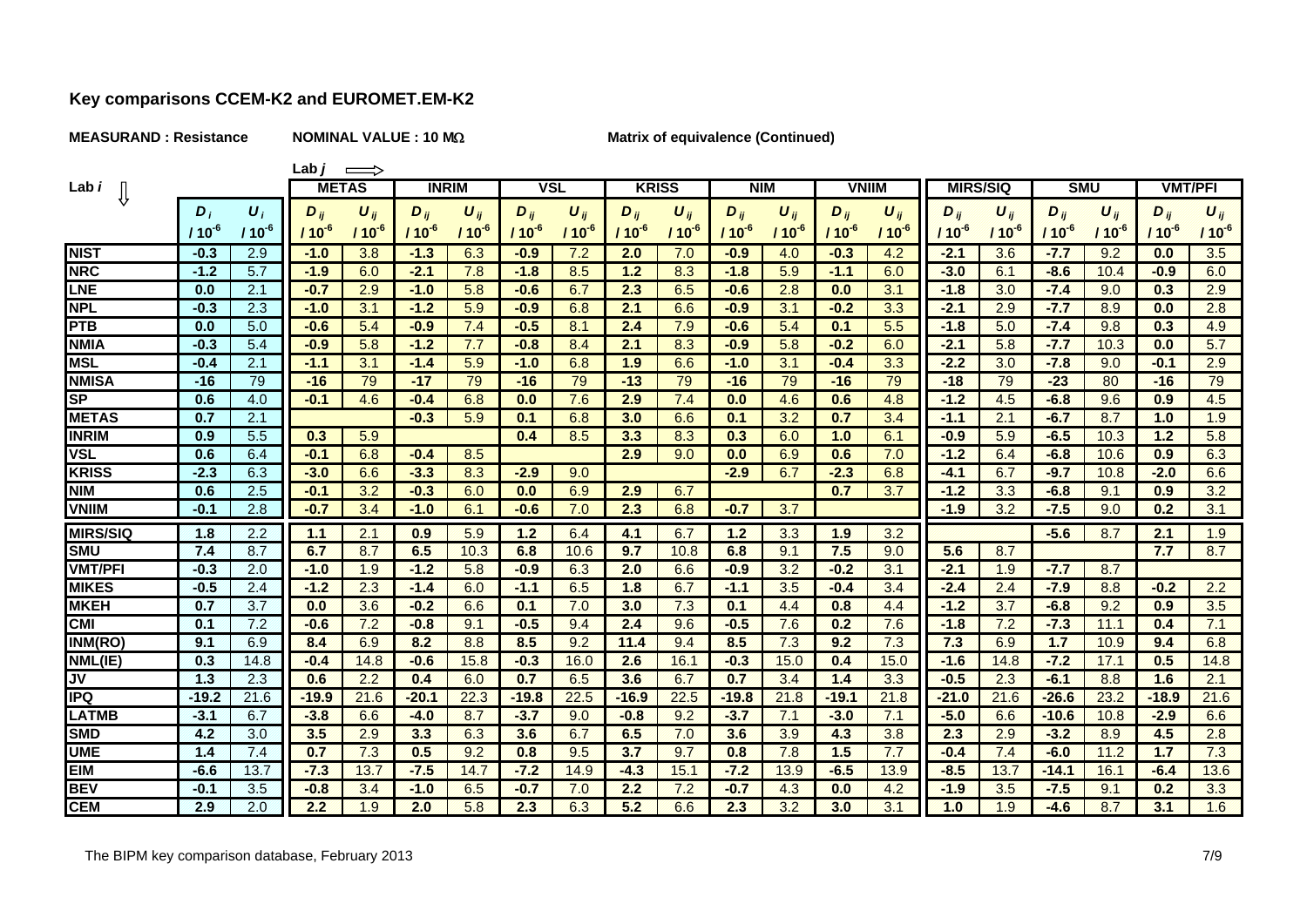**MEASURAND : Resistance NOMINAL VALUE : 10 M**

**Matrix of equivalence (Continued)**

| Lab <i>i</i>             |            |                    | <b>MIKES</b> | <b>MKEH</b>           |           | <b>CMI</b>            |           | INM(RO)               |            | NML(IE)               |          | JV                    |           | <b>IPQ</b>            |            | <b>LATMB</b>          |            | <b>SMD</b>            |           |            |
|--------------------------|------------|--------------------|--------------|-----------------------|-----------|-----------------------|-----------|-----------------------|------------|-----------------------|----------|-----------------------|-----------|-----------------------|------------|-----------------------|------------|-----------------------|-----------|------------|
|                          | $D_i$      | $\boldsymbol{U}_i$ | $D_{\rm II}$ | $\boldsymbol{U}_{ij}$ | $D_{ij}$  | $\boldsymbol{U}_{ii}$ | $D_{ij}$  | $\boldsymbol{U}_{ij}$ | $D_{\eta}$ | $\boldsymbol{U}_{ij}$ | $D_{ij}$ | $\boldsymbol{U}_{ii}$ | $D_{ii}$  | $\boldsymbol{U}_{ij}$ | $D_{ij}$   | $\boldsymbol{U}_{ii}$ | $D_{ii}$   | $\boldsymbol{U}_{ij}$ | $D_{ii}$  | $U_{ij}$   |
|                          | $110^{-6}$ | $110^{-6}$         | $110^{-6}$   | $110^{6}$             | $110^{6}$ | $110^{-6}$            | $110^{6}$ | $110^{-6}$            | $110^{-6}$ | $110^{-6}$            | $110^6$  | $110^{-6}$            | $110^{6}$ | $110^{-6}$            | $110^{-6}$ | $110^{-6}$            | $110^{-6}$ | $110^{-6}$            | $110^{6}$ | $110^{-6}$ |
| <b>NIST</b>              | $-0.3$     | 2.9                | 0.2          | 3.8                   | $-1.0$    | 4.7                   | $-0.4$    | 7.8                   | $-9.4$     | 7.5                   | $-0.6$   | 15.1                  | $-1.6$    | 3.7                   | 18.9       | 21.8                  | 2.8        | 7.3                   | $-4.5$    | 4.2        |
| <b>NRC</b>               | $-1.2$     | 5.7                | $-0.7$       | 6.2                   | $-1.9$    | 6.8                   | $-1.3$    | 9.2                   | $-10.3$    | 9.0                   | $-1.5$   | 15.9                  | $-2.5$    | 6.2                   | 18.0       | 22.4                  | 1.9        | 8.8                   | $-5.4$    | 6.4        |
| <b>LNE</b>               | 0.0        | 2.1                | 0.5          | 3.2                   | $-0.7$    | 4.2                   | $-0.1$    | 7.5                   | $-9.1$     | 7.2                   | $-0.3$   | 15.0                  | $-1.3$    | 3.1                   | 19.2       | 21.7                  | 3.1        | 7.0                   | $-4.2$    | 3.6        |
| <b>NPL</b>               | $-0.3$     | 2.3                | 0.2          | 3.1                   | $-1.0$    | 4.1                   | $-0.4$    | 7.5                   | $-9.4$     | 7.2                   | $-0.6$   | 15.0                  | $-1.6$    | 3.0                   | 18.9       | 21.7                  | 2.8        | 6.9                   | $-4.5$    | 3.5        |
| <b>PTB</b>               | 0.0        | 5.0                | 0.5          | 5.1                   | $-0.7$    | 5.8                   | $-0.1$    | 8.5                   | $-9.1$     | 8.2                   | $-0.3$   | 15.5                  | $-1.3$    | 5.0                   | 19.2       | 22.1                  | 3.1        | 8.0                   | $-4.2$    | 5.4        |
| <b>NMIA</b>              | $-0.3$     | 5.4                | 0.2          | 5.9                   | $-1.0$    | 6.5                   | $-0.4$    | 9.0                   | $-9.4$     | 8.8                   | $-0.6$   | 15.8                  | $-1.6$    | 5.9                   | 18.9       | 22.3                  | 2.8        | 8.6                   | $-4.5$    | 6.2        |
| <b>MSL</b>               | $-0.4$     | 2.1                | 0.1          | 3.2                   | -14       | 4.2                   | $-0.5$    | 7.5                   | $-9.5$     | 7.2                   | $-0.7$   | 15.0                  | $-1.7$    | 3.1                   | 18.8       | 21.7                  | 2.7        | 7.0                   | $-4.6$    | 3.6        |
| <b>NMISA</b>             | $-16$      | 79                 | $-16$        | 79                    | $-17$     | 79                    | $-16$     | 79                    | $-25$      | 79                    | $-16$    | 80                    | $-17$     | 79                    | 3          | 82                    | $-13$      | 79                    | $-20$     | 79         |
| $\overline{\mathsf{SP}}$ | 0.6        | 4.0                | -14          | 4.7                   | $-0.1$    | 5.4                   | 0.5       | 8.2                   | $-8.5$     | 8.0                   | 0.3      | 15.4                  | $-0.7$    | 4.6                   | 19.8       | 22.0                  | 3.7        | 7.8                   | $-3.6$    | 5.0        |
| <b>METAS</b>             | 0.7        | 2.1                | 1.2          | 2.3                   | 0.0       | 3.6                   | 0.6       | 7.2                   | $-8.4$     | 6.9                   | 0.4      | 14.8                  | -0.6      | 2.2                   | 19.9       | 21.6                  | 3.8        | 6.6                   | $-3.5$    | 2.9        |
| <b>INRIM</b>             | 0.9        | 5.5                | 1.4          | 6.0                   | 0.2       | 6.6                   | 0.8       | 9.1                   | $-8.2$     | 8.8                   | 0.6      | 15.8                  | $-0.4$    | 6.0                   | 20.1       | 22.3                  | 4.0        | 8.7                   | $-3.3$    | 6.3        |
| <b>VSL</b>               | 0.6        | 6.4                | 11           | 6.5                   | $-0.1$    | 7.0                   | 0.5       | 9.4                   | $-8.5$     | 9.2                   | 0.3      | 16.0                  | $-0.7$    | 6.5                   | 19.8       | 22.5                  | 3.7        | 9.0                   | $-3.6$    | 6.7        |
| <b>KRISS</b>             | $-2.3$     | 6.3                | $-1.8$       | 6.7                   | $-3.0$    | 7.3                   | $-2.4$    | 9.6                   | $-11.4$    | 9.4                   | $-2.6$   | 16.1                  | $-3.6$    | 6.7                   | 16.9       | 22.5                  | 0.8        | 9.2                   | $-6.5$    | 7.0        |
| <b>NIM</b>               | 0.6        | 2.5                | 44           | 3.5                   | $-0.1$    | 4.4                   | 0.5       | 7.6                   | $-8.5$     | 7.3                   | 0.3      | 15.0                  | $-0.7$    | 3.4                   | 19.8       | 21.8                  | 3.7        | 7.1                   | $-3.6$    | 3.9        |
| <b>VNIIM</b>             | $-0.1$     | 2.8                | 0.4          | 3.4                   | $-0.8$    | 4.4                   | $-0.2$    | 7.6                   | $-9.2$     | 7.3                   | $-0.4$   | 15.0                  | $-1.4$    | 3.3                   | 19.1       | 21.8                  | 3.0        | 7.1                   | $-4.3$    | 3.8        |
| <b>MIRS/SIQ</b>          | 1.8        | 2.2                | 2.4          | 2.4                   | 1.2       | 3.7                   | 1.8       | 7.2                   | $-7.3$     | 6.9                   | 1.6      | 14.8                  | 0.5       | 2.3                   | 21.0       | 21.6                  | 5.0        | 6.6                   | $-2.3$    | 2.9        |
| <b>SMU</b>               | 7.4        | 8.7                | 7.9          | 8.8                   | 6.8       | 9.2                   | 7.3       | 11.1                  | $-1.7$     | 10.9                  | 7.2      | 17.1                  | 6.1       | 8.8                   | 26.6       | 23.2                  | 10.6       | 10.8                  | 3.2       | 8.9        |
| <b>VMT/PFI</b>           | $-0.3$     | 2.0                | 0.2          | 2.2                   | $-0.9$    | 3.5                   | $-0.4$    | 7.1                   | $-9.4$     | 6.8                   | $-0.5$   | 14.8                  | $-1.6$    | 2.1                   | 18.9       | 21.6                  | 2.9        | 6.6                   | $-4.5$    | 2.8        |
| <b>MIKES</b>             | $-0.5$     | 2.4                |              |                       | $-1.2$    | 3.8                   | $-0.6$    | 7.2                   | $-9.6$     | 6.9                   | $-0.8$   | 14.9                  | $-1.8$    | 2.5                   | 18.7       | 21.7                  | 2.6        | 6.7                   | $-4.7$    | 3.1        |
| <b>MKEH</b>              | 0.7        | 3.7                | 1.2          | 3.8                   |           |                       | 0.6       | 7.8                   | $-8.4$     | 7.5                   | 0.4      | 15.1                  | $-0.6$    | 3.8                   | 19.9       | 21.9                  | 3.8        | 7.3                   | $-3.5$    | 4.1        |
| $\overline{\text{CMI}}$  | 0.1        | 7.2                | 0.6          | 7.2                   | $-0.6$    | 7.8                   |           |                       | $-9.0$     | 9.7                   | $-0.2$   | 16.3                  | $-1.2$    | 7.2                   | 19.3       | 22.7                  | 3.2        | 9.5                   | $-4.1$    | 7.4        |
| INM(RO)                  | 9.1        | 6.9                | 9.6          | 6.9                   | 8.4       | 7.5                   | 9.0       | 9.7                   |            |                       | 8.8      | 16.2                  | 7.8       | 6.9                   | 28.3       | 22.6                  | 12.3       | 9.3                   | 4.9       | 7.1        |
| NML(IE)                  | 0.3        | 14.8               | 0.8          | 14.9                  | $-0.4$    | 15.1                  | 0.2       | 16.3                  | $-8.8$     | 16.2                  |          |                       | $-1.0$    | 14.8                  | 19.5       | 26.1                  | 3.4        | 16.1                  | $-3.9$    | 14.9       |
| $\overline{\mathsf{U}}$  | 1.3        | 2.3                | 1.8          | 2.5                   | 0.6       | 3.8                   | 1.2       | 7.2                   | $-7.8$     | 6.9                   | 1.0      | 14.8                  |           |                       | 20.5       | 21.7                  | 4.5        | 6.7                   | $-2.9$    | 3.0        |
| <b>IPQ</b>               | $-19.2$    | 21.6               | $-18.7$      | 21.7                  | $-19.9$   | 21.9                  | $-19.3$   | 22.7                  | $-28.3$    | 22.6                  | $-19.5$  | 26.1                  | $-20.5$   | 21.7                  |            |                       | $-16.0$    | 22.5                  | $-23.4$   | 21.7       |
| <b>LATMB</b>             | $-3.1$     | 6.7                | $-2.6$       | 6.7                   | $-3.8$    | 7.3                   | $-3.2$    | 9.5                   | $-12.3$    | 9.3                   | $-3.4$   | 16.1                  | $-4.5$    | 6.7                   | 16.0       | 22.5                  |            |                       | $-7.3$    | 6.9        |
| <b>SMD</b>               | 4.2        | 3.0                | 4.7          | 3.1                   | 3.5       | 4.1                   | 4.1       | 7.4                   | $-4.9$     | 7.1                   | 3.9      | 14.9                  | 2.9       | 3.0                   | 23.4       | 21.7                  | 7.3        | 6.9                   |           |            |
| <b>UME</b>               | 1.4        | 7.4                | 1.9          | 7.5                   | 0.8       | 8.0                   | 1.3       | 10.1                  | -7.7       | 9.9                   | 1.2      | 16.4                  | 0.1       | 7.4                   | 20.6       | 22.8                  | 4.6        | 9.7                   | $-2.7$    | 7.6        |
| <b>EIM</b>               | $-6.6$     | 13.7               | $-6.1$       | 13.7                  | $-7.3$    | 14.0                  | $-6.7$    | 15.3                  | $-15.7$    | 15.2                  | $-6.9$   | 20.0                  | $-8.0$    | 13.7                  | 12.5       | 25.5                  | $-3.5$     | 15.0                  | $-10.8$   | 13.8       |
| <b>BEV</b>               | $-0.1$     | 3.5                | 0.4          | 3.6                   | $-0.8$    | 4.6                   | $-0.2$    | 7.7                   | $-9.2$     | 7.4                   | $-0.4$   | 15.1                  | $-1.4$    | 3.5                   | 19.1       | 21.8                  | 3.1        | 7.2                   | $-4.3$    | 3.9        |
| <b>CEM</b>               | 2.9        | 2.0                | 3.4          | 2.1                   | 2.2       | 3.5                   | 2.8       | 7.1                   | $-6.2$     | 6.8                   | 2.6      | 14.8                  | 1.5       | 2.0                   | 22.0       | 21.6                  | 6.0        | 6.5                   | $-1.3$    | 2.6        |